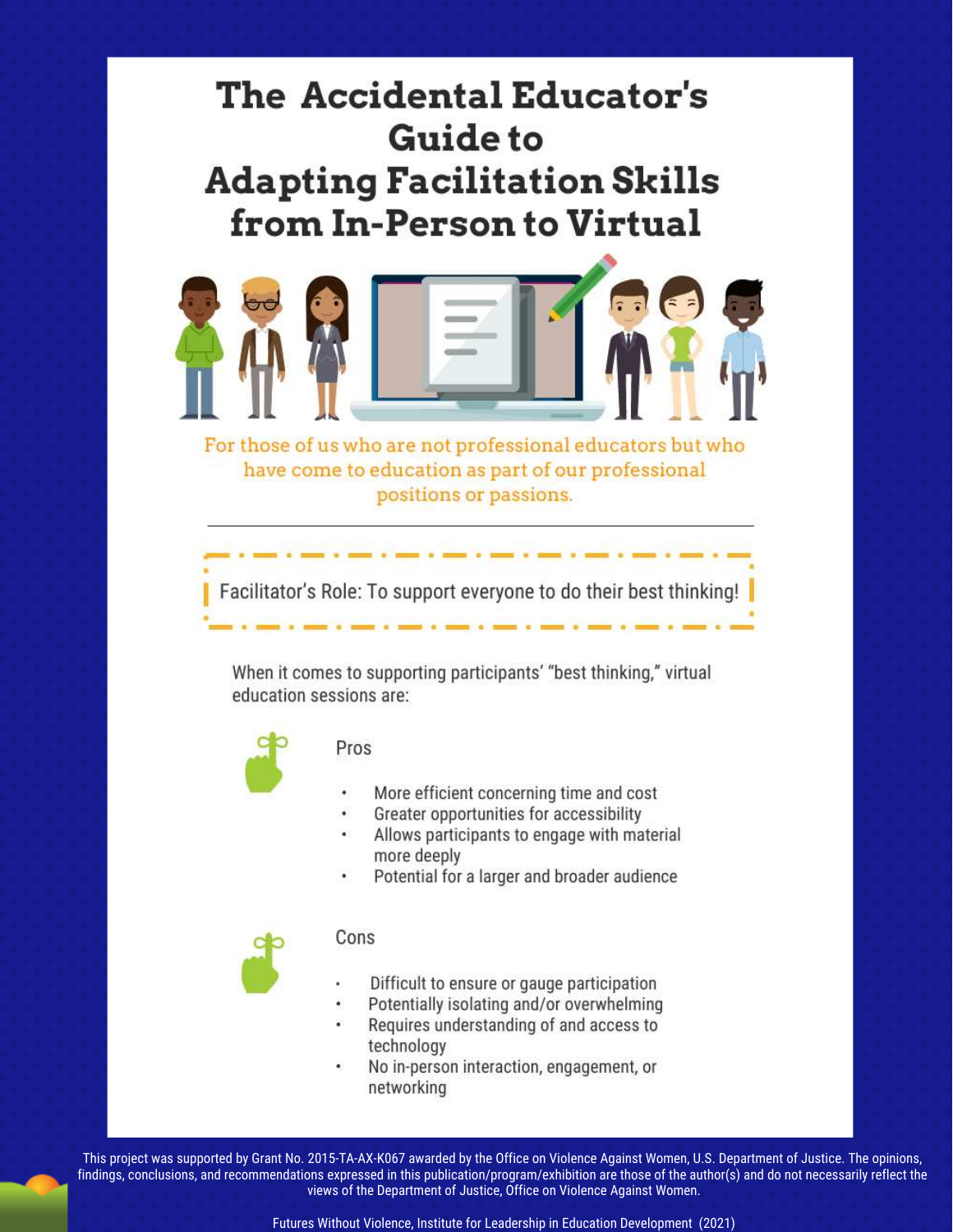### **Facilitation Tasks**







# In-Person Virtual

### 1. Free Thinking or Idea Generation to:

Elicit a list of ideas or suggestions<br>that reflect the complexity and nuance of a topic and surface the diverse perspectives and experiences of a group of participants.

### 2. Assignment of large-group or small-group exercise to:

Establish a comfort level,<br>facilitate rapport, and build trust between and among participants to support success in their independent work.

- Consider using a virtual whiteboard/<br>collaboration tool (E.g., Jamboard or Miro board; some also allow for anonymous shares)
- To ensure that all voices (loud and quiet) are heard during the exercise. utilize break-outs and a round-robin style. Make a list of all names in the group and track whether each has been called on.
- Encourage use of chat function to maximize participation.
- Consider accessibility needs when using any collaboration tools.
- Staff facilitators in each breakout<br>session.
- Provide instructions for the breakouts in advance.
- If available. "broadcast" the exercise instructions or questions to each break-out.
- If necessary, ask participants to take a screen shot or picture of instructions or discussion questions.
- Provide clear start and end times, and time warnings before the break-out concludes.
- Advise whether you are expecting a formal report out from each group and for participants to select a reporter if applicable.
- Permit groups to use white Permit groups to use white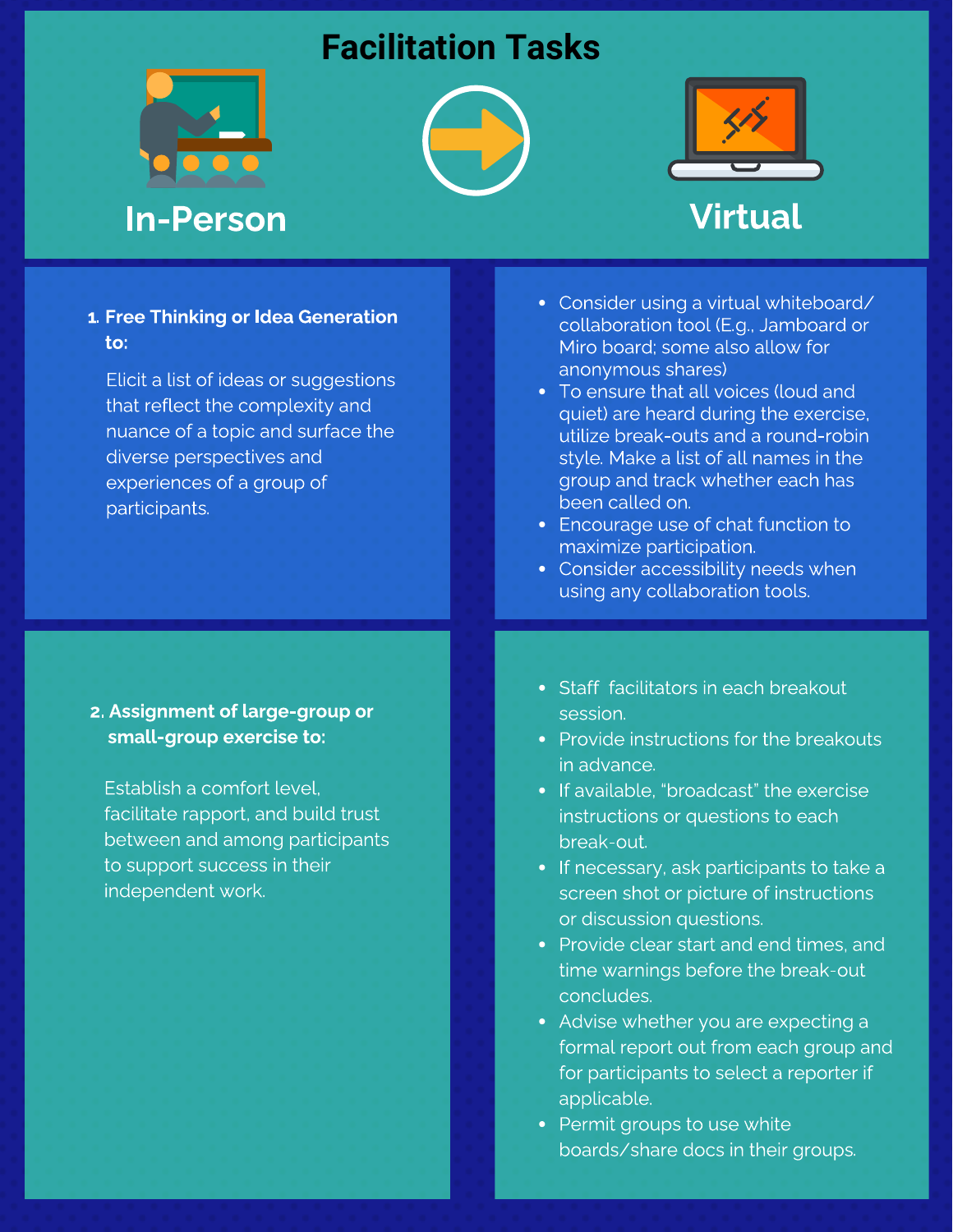





### 3. Report back from small groups or teams to:

 Enable participants to demonstrate their work and give others the benefit of their thoughts.

4. Large-group discussion of an issue or activity, including the solicitation of various, diverse viewpoints and the reasons behind them to:

 Promote peer learning, expand thinking, and utilize adults' own experience to teach others.

- Advise whether all groups or just some will report out.
- Give each breakout a distinctive name or number for ease in managing reports.
- Use chat feature.
- If asking for volunteers, utilize "raise hand" feature or, if you have a small enough group, suggest volunteers take themselves off mute and share verbally.
- Invite use of white board for each group, if desired.
- Ask groups to record reports on a shared document and provide time for all groups to review it, rather than having oral report-outs.
- Use hand-raise feature
- Use chat to elicit multiple responses and then call on individuals selectively to expound on their written input.
- Use a "round robin" style if you have a small enough audience and sufficient time. If using, advise participants they can pass their turn if desired.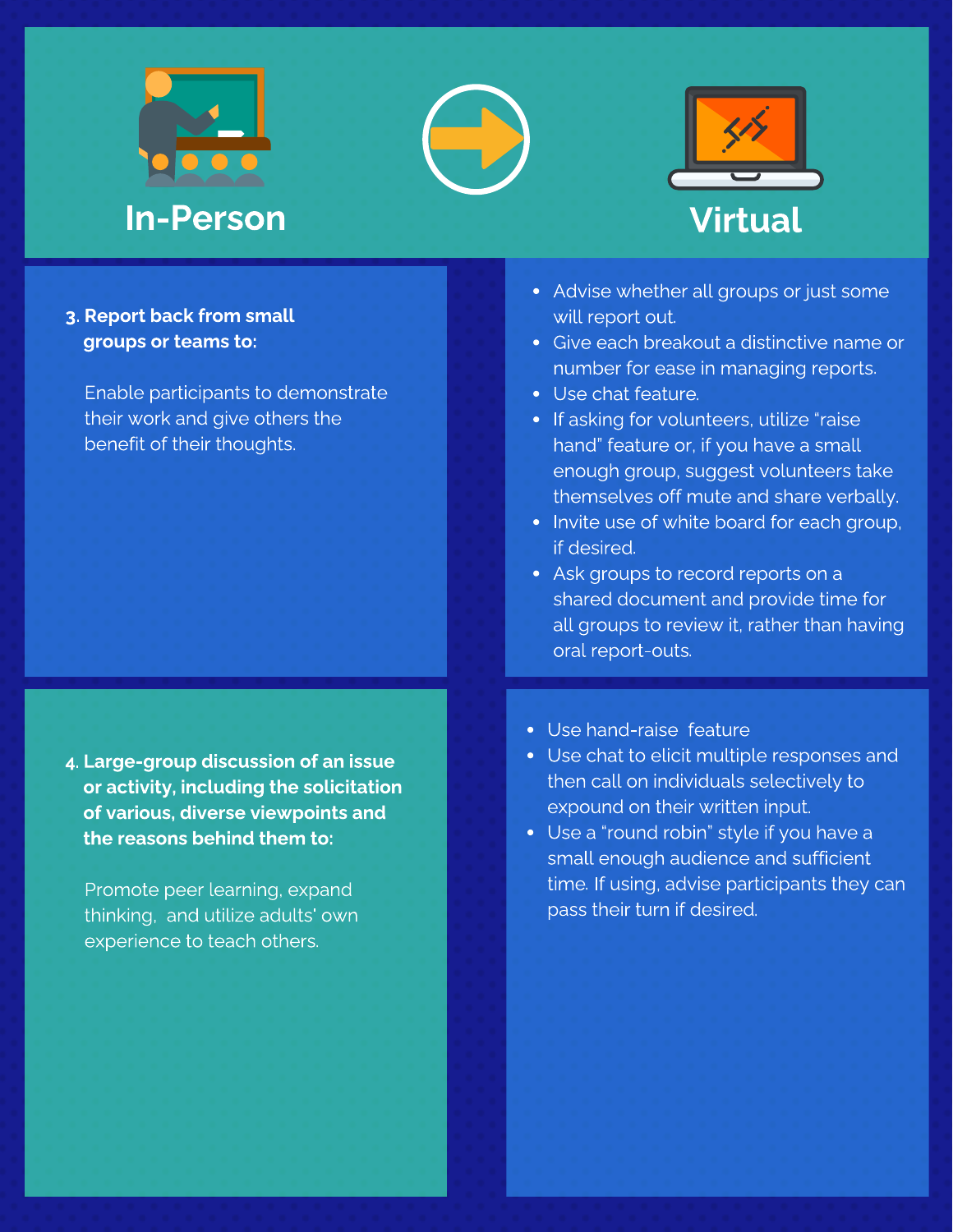## **Facilitation: Engagement Strategies**







#### 1. Facilitate as a co-faculty team to:

Manage participation, allow mini-<br>breaks for speakers, reflect diversity, and support each other when and support each other when

#### 2. Move among participants to:

Engage participants more personally

### 3. Consider how to involve participants who have not commented at all to:

Ensure opportunity for all<br>participants to share their knowledge as a fundamental precursor to assimilating new information. It's<br>
important to ensure the opportun important to ensure the opportunity<br>while not forcing the engagement. while not forcing the engagement.

- Co-facilitators are necessary for virtual support/host staffing.
- Co-facilitators can share the duty of facilitating and monitoring the chat.
- In advance, generate methods to coordinate with co-facilitators through private chat messages, slack private chat messages, slack
- Use breakout rooms and visit each one.<br>• Address individuals by name and ask
- direct questions.
- Arrive before hand to chat with participants who arrive early/invite early participants who arrive early/invite early
- entry.
- Check in with co-facilitators to diagnose<br>any group, tech, or content issues.
- Discuss in group agreements any expectation for full participation and use of cameras.
- State "I have noticed some people have been very quiet..."
- Call on people verbally or through chat.
- Encourage participants to message facilitator directly or utilize Q&A.
- Utilize frequent check-ins to gauge comfort level and assess understanding.
- Encourage "cameras on" since it has been shown to drastically boost becoment to drastically boost engagement, however, do not mandate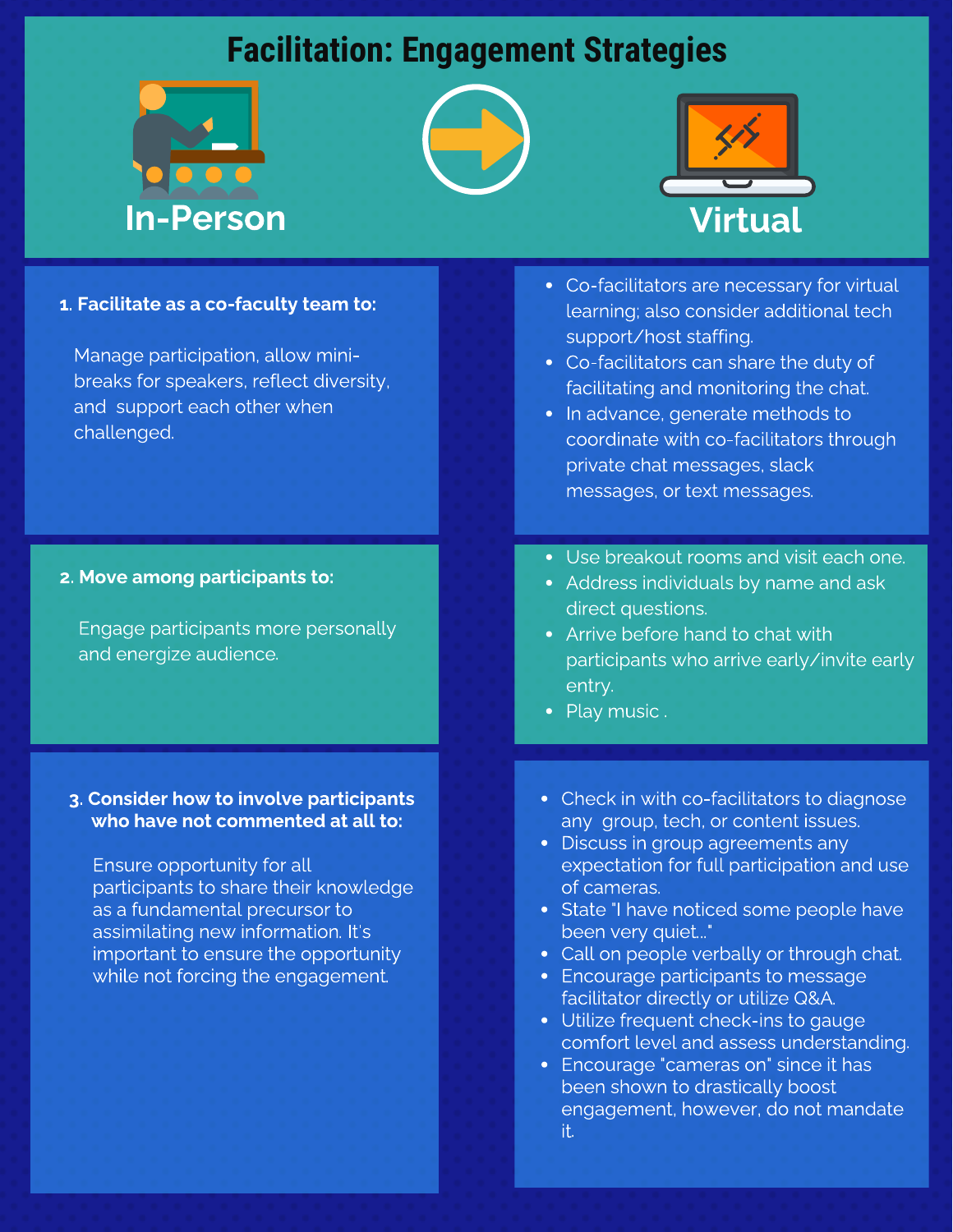## **Facilitation: Engagement Strategies**







4. Before you comment on a participant's point, encourage other participants to comment first to:

 Help you obtain and fully understand all views regarding important or difficult issues. If participants do not share their contrary views, it is more difficult to influence or alter their opinions or actions.

- Allow anonymous sharing.
- Practice sitting with silence! A pause may prompt others to speak and "fill the void."
- Use the "raise hand" feature to designate agreement or disagreement.
- Ask participants to use an emoji or some icon in chat to convey thoughts.
- If participation in large group seems low, Adapt on the fly to pair share or breakout.
- Open a Jamboard or similar app and invite feedback via GIF.